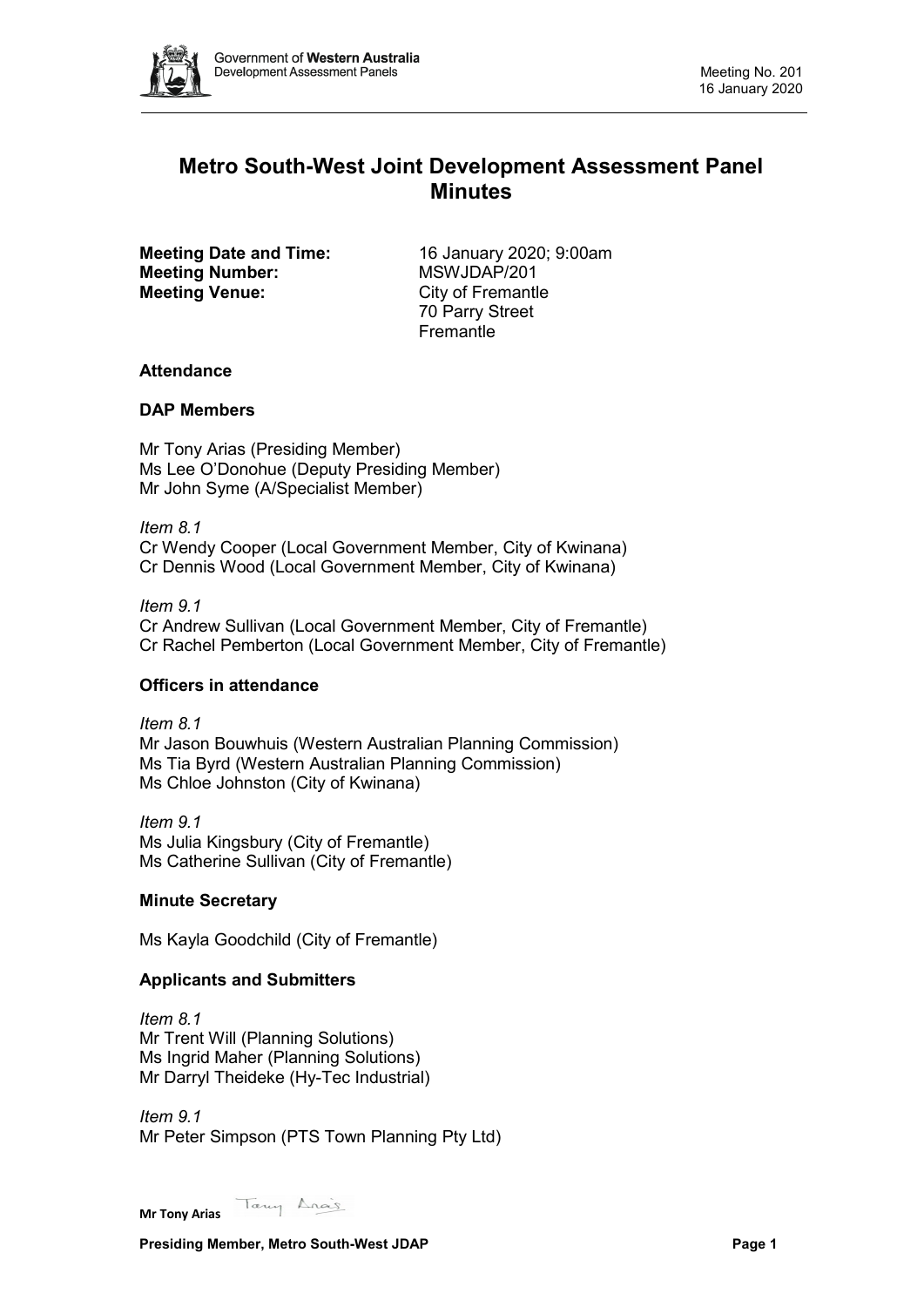

# **Members of the Public / Media**

Nil

# **1. Declaration of Opening**

The Presiding Member declared the meeting open at 9:02am on 16 January 2020 and acknowledged the traditional owners and paid respect to Elders past and present of the land on which the meeting was being held.

The Presiding Member announced the meeting would be run in accordance with the DAP Standing Orders 2017 under the *Planning and Development (Development Assessment Panels) Regulations 2011*.

The Presiding Member advised that in accordance with Section 5.16 of the DAP Standing Orders 2017 which states *'A person must not use any electronic, visual or audio recording device or instrument to record the proceedings of the DAP meeting unless the Presiding Member has given permission to do so.',* the meeting would not be recorded.

### **2. Apologies**

Nil

### **3. Members on Leave of Absence**

Nil

# **4. Noting of Minutes**

DAP members noted that signed minutes of previous meetings are available on the [DAP website.](https://www.dplh.wa.gov.au/about/development-assessment-panels/daps-agendas-and-minutes)

# **5. Declaration of Due Consideration**

All members declared that they had duly considered the documents.

#### **6. Disclosure of Interests**

Nil

# **7. Deputations and Presentations**

**7.1** Mr Trent Will (Planning Solutions) addressed the DAP in support of the application at Item 8.1 and responded to questions from the panel.

### *The presentation at Item 7.1 was heard prior to the application at Item 8.1*

**7.2** Mr Peter Simpson (PTS Town Planning Pty Ltd) addressed the DAP in support the application at Item 9.1 and responded to questions from the panel.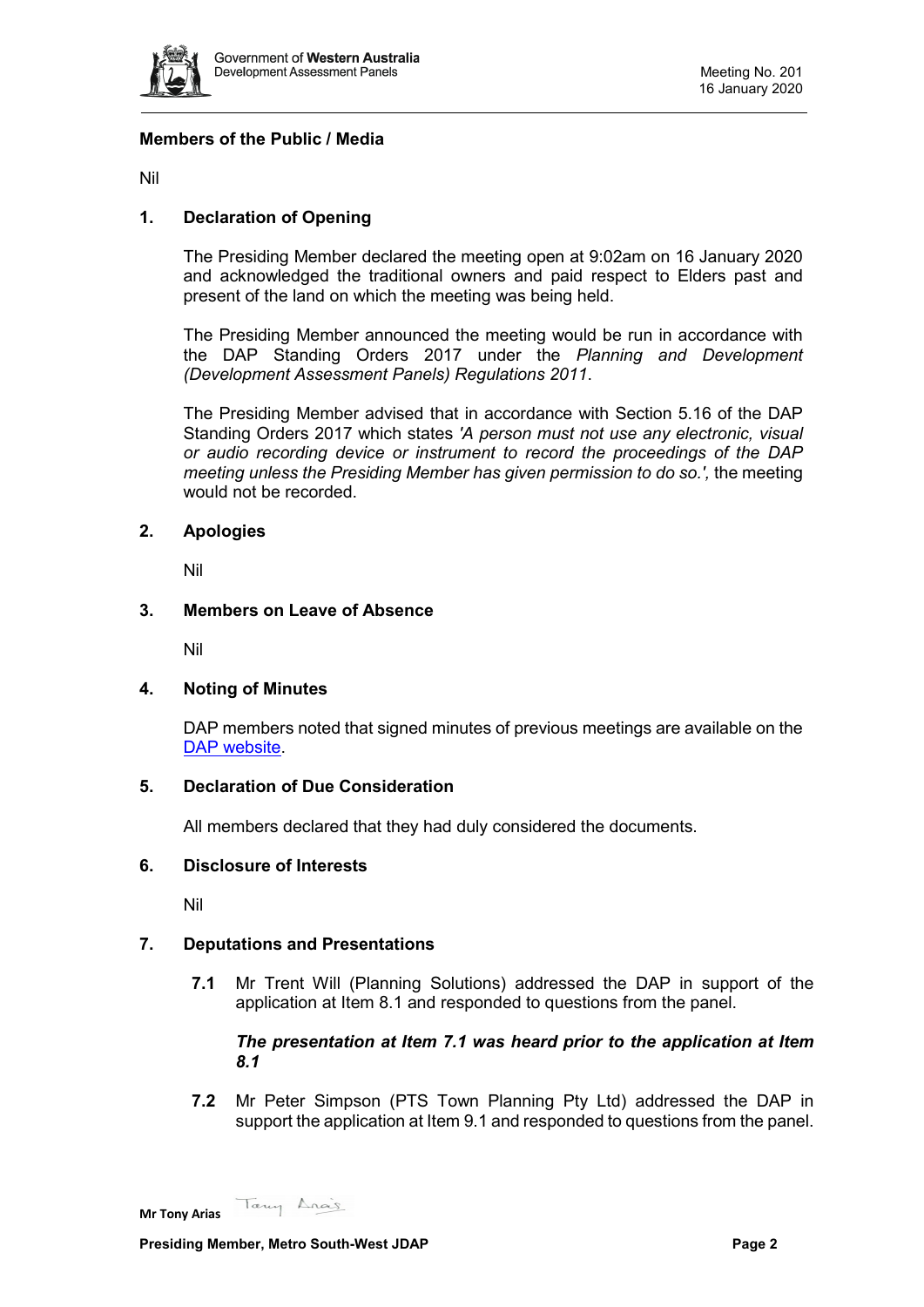

# *The presentation at Items 7.2 was heard prior to the application at Item 9.1.*

# **8. Form 1 – Responsible Authority Reports – DAP Applications**

| 8.1a Property Location:<br><b>Development Description:</b> | Lot 252 (61) Donaldson Road, Kwinana Beach<br>Proposed concrete batching plant (mobile &<br>fixed), office and associated parking |
|------------------------------------------------------------|-----------------------------------------------------------------------------------------------------------------------------------|
| Applicant:<br>Owner:                                       | <b>Planning Solutions</b><br>Western Australian Land<br>Authority<br>(t/a                                                         |
| Responsible Authority:<br>DAP File No:                     | Development WA)<br>City of Kwinana<br>DAP/19/01687                                                                                |

# **REPORT RECOMMENDATION**

**Moved by:** Cr Wendy Cooper **Seconded by:** Cr Dennis Wood

That the Metro South-West JDAP resolves to:

1. **Approve** DAP/19/01687and accompanying plans HYT-17-2255-FP-A1 to A7 and HYT-17-2255-MP-A1 to A9 in accordance with Clause 68 of Schedule 2 (Deemed Provisions) of the *Planning and Development (Local Planning Schemes) Regulations 2015* and the provisions of the City of Kwinana Planning Scheme No. 2, subject to the following conditions:

#### **Conditions:**

- 1. This decision constitutes planning approval only and is valid for a period of five (5) years from the date of approval. If the subject development is not substantially commenced within the five (5) year period, the approval shall lapse and be of no further effect.
- 2. Stormwater drainage from roofed and paved areas being disposed of on-site or as may otherwise be approved under Environmental Protection Authority (EPA) Licence conditions or approved Stormwater Management Plan to the satisfaction of the City of Kwinana.
- 3. The applicant shall implement dust control measures for the duration of the Site and Construction Works, and for the ongoing operation of the site to the satisfaction of the City of Kwinana.
- 4. The provision of vehicle parking bays as defined on the approved development plans in accordance with AS2890, to be clearly marked on the ground and constructed of bitumen, brick or concrete and drained prior to the occupation to the satisfaction of the City of Kwinana.
- 5. All vehicle parking to be accommodated within the boundaries of the subject lot to the satisfaction of the City of Kwinana.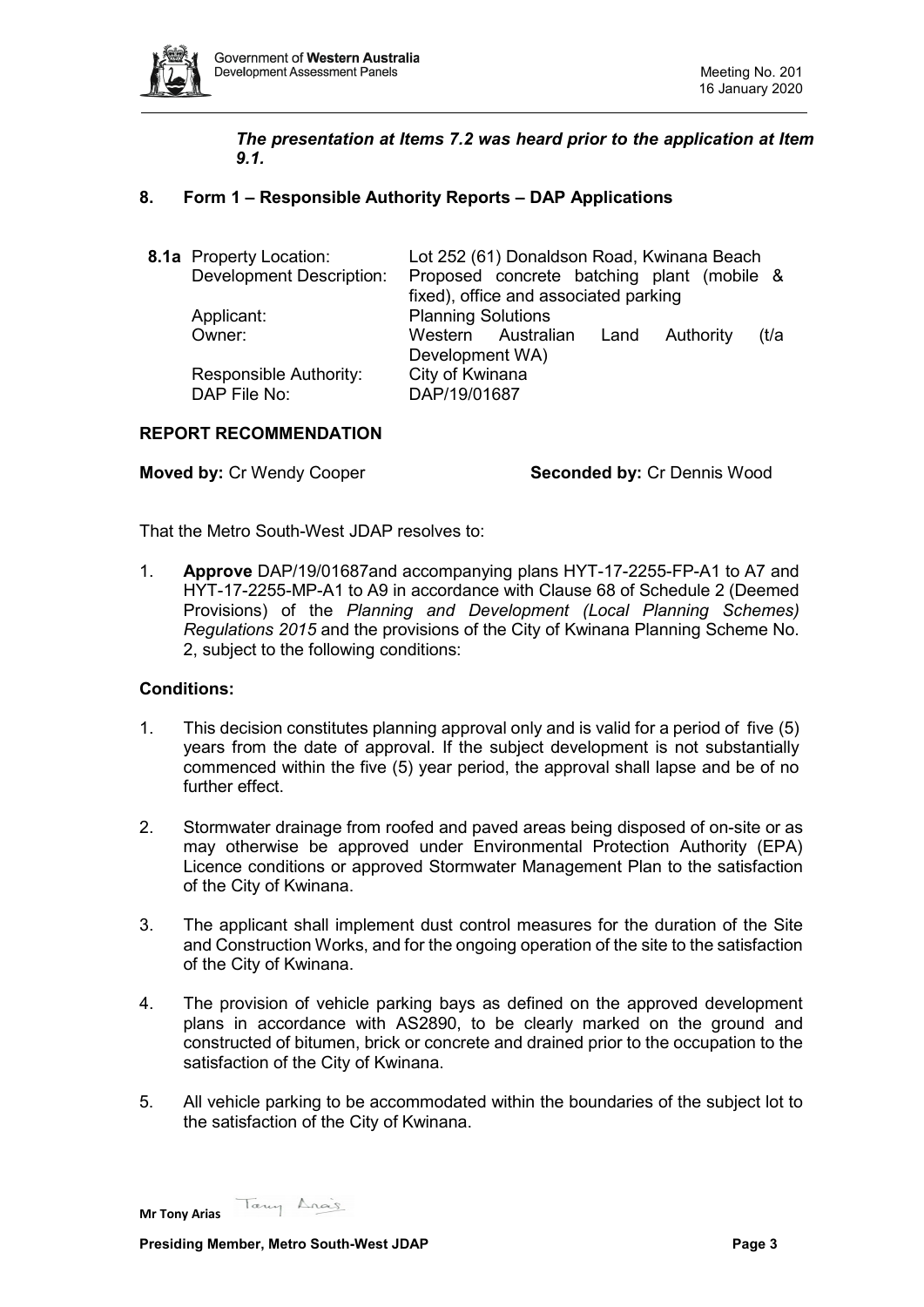

- 6. All trafficable areas within the development area are to be sealed and drained as per the City of Kwinana 'Trafficable Areas' Specifications to the satisfaction of the City of Kwinana.
- 7. All non-trafficable and lay-down areas within the development area being sealed and drained to comply with the City of Kwinana non-trafficable and lay- down area specifications.
- 8. The crossover and driveway off Leath Road shall be upgraded to an intersection treatment that allows entry of a truck while one is waiting to exit, turning lane correct. Details being provided for approval by the City of Kwinana prior to commencement of works.
- 9. All plant and vehicle wash down facilities shall be connected to an appropriate wastewater treatment system to the satisfaction of the City of Kwinana.
- 10. An area of at least 220 square metres (5%) of the development area to be landscaped and maintained to a high standard thereafter to the satisfaction of the City of Kwinana within 60 days of practical completion of construction.
- 11. A detailed Landscaping Plan which outlines the proposed species and densities of plants to be used at the time of planting together with the anticipated height of each plant at maturity, spacing of each species and location of existing vegetation, and the proposed reticulation layout is required to be submitted to the City of Kwinana for approval prior to commencement of works. The landscaping plan shall be implemented to the satisfaction of the City within 60 days of the practical completion of construction.
- 12. Landscaping areas, vehicle parking spaces and accessways, and all other items and details as shown on the approved development plans shall be installed prior to occupying the proposed development and maintained thereafter to the satisfaction of the City of Kwinana.
- 13. On-site effluent disposal systems shall be nutrient retentive to comply with the Health Act 1911 and Cockburn Sound Management Council requirements. Use of conventional septic systems is not permitted.
- 14. The development shall be connected to an adequate potable water supply in accordance with the standards required by the National Health and Medical Research Council Australian Drinking Water Guidelines (2004).
- 15. No groundwater may be abstracted from the site without carrying out analysis in accordance with Department of Health guidelines to determine its suitability for use.
- 16. The applicant shall make a contribution to public art to the sum of \$35,000 and comply with the requirements of the City of Kwinana's Local Planning Policy No5; Development Contribution towards Public Art to the satisfaction of the City of Kwinana.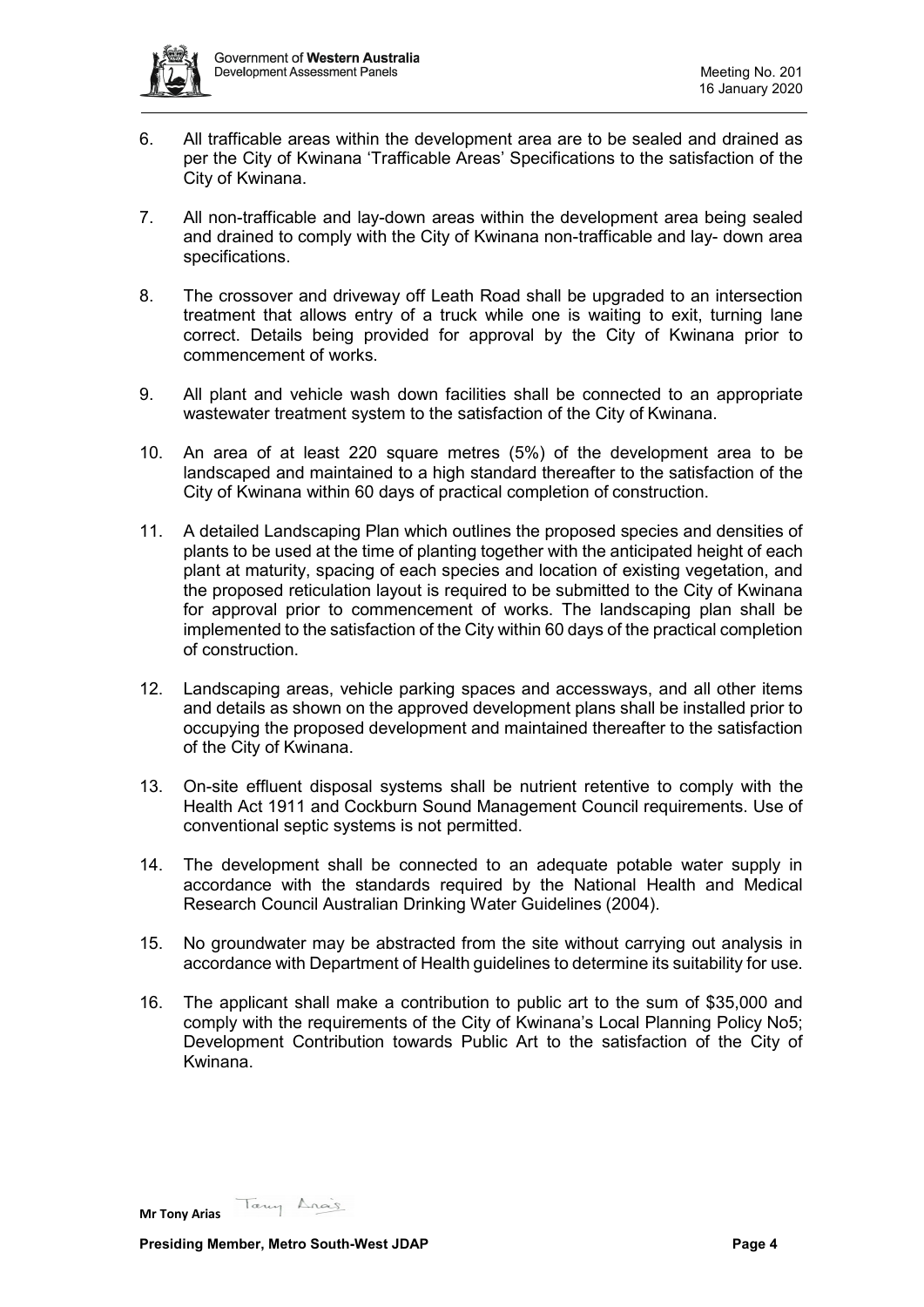

# **Advice Notes:**

- i. The applicant is advised that all future development must be submitted to the City of Kwinana prior to the commencement of works or alteration of land use.
- ii. Should the applicant be aggrieved by the decision or any condition imposed, then a right of review may be lodged with the State Administrative Tribunal within 28 days of the date of this decision.
- iii. Construction should not be commenced for the components of the development which require building approval until the applicant has paid the appropriate fees, submitted the appropriate supporting documentation and has been issued with a building permit in accordance with the Building Act 2011 and Building Regulations 2012.
- iv. The applicant should ensure that the proposed development complies with all other relevant legislation, including but not limited to, the Environmental Protection Act 1986, Health (Miscellaneous) Act 1911, Department of Water and Environmental Regulation Licences and Works Permit, Environmental Protection (Noise) Regulations 1997, Environmental Protection (Unauthorised Discharges) Regulations 2004, Sewerage (Lighting, Ventilation & Construction) Regulations 1971, Dangerous Goods Safety Act 2004 and Regulations, Contaminated Sites Act 2003 and the National Construction Code.
- v. The proponent should make an application to the City of Kwinana for the installation of effluent treatment and disposal systems.
- vi. Ablutions and sanitary facilities are required to comply with the requirements of the Health (Sewerage Lighting and Ventilation) Regulations 1971.
- vii. Regarding condition 10, landscaping is required to be provided over the development area (in lieu of the lease area) as the development of the lease area will be undertaken in stages. Additional landscaping will be required at each subsequent stage of the development.
- viii. The proponent is advised that under Schedule 1 Part 2 of the Environmental Protection Regulations 1987 (EP Regulations), concrete batching plants are described as Category 77 – Concrete batching or cement products manufacturing: premises on which cement products or concrete area manufactured for use at places or premises other than those premises with a production or design capacity of 100 tonnes or more per year. A works approval shall be obtained from the Department of Water and Environmental Regulation under the Environmental Protection Act 1986 prior to constructing a prescribed premises. It is an offence to cause an emission or discharge, unless a licence or registration (for operation) is held for the premises.
- ix. Due to the nature and extent of groundwater contamination, groundwater abstraction is not recommended unless chemical testing and assessment is undertaken to confirm that groundwater is suitable for its intended use.
- x. Due to uncertainty in the nature and extent of soil contamination which may be encountered, if any extensive soil disturbance is proposed to be undertaken at

Tany Anas **Mr Tony Arias**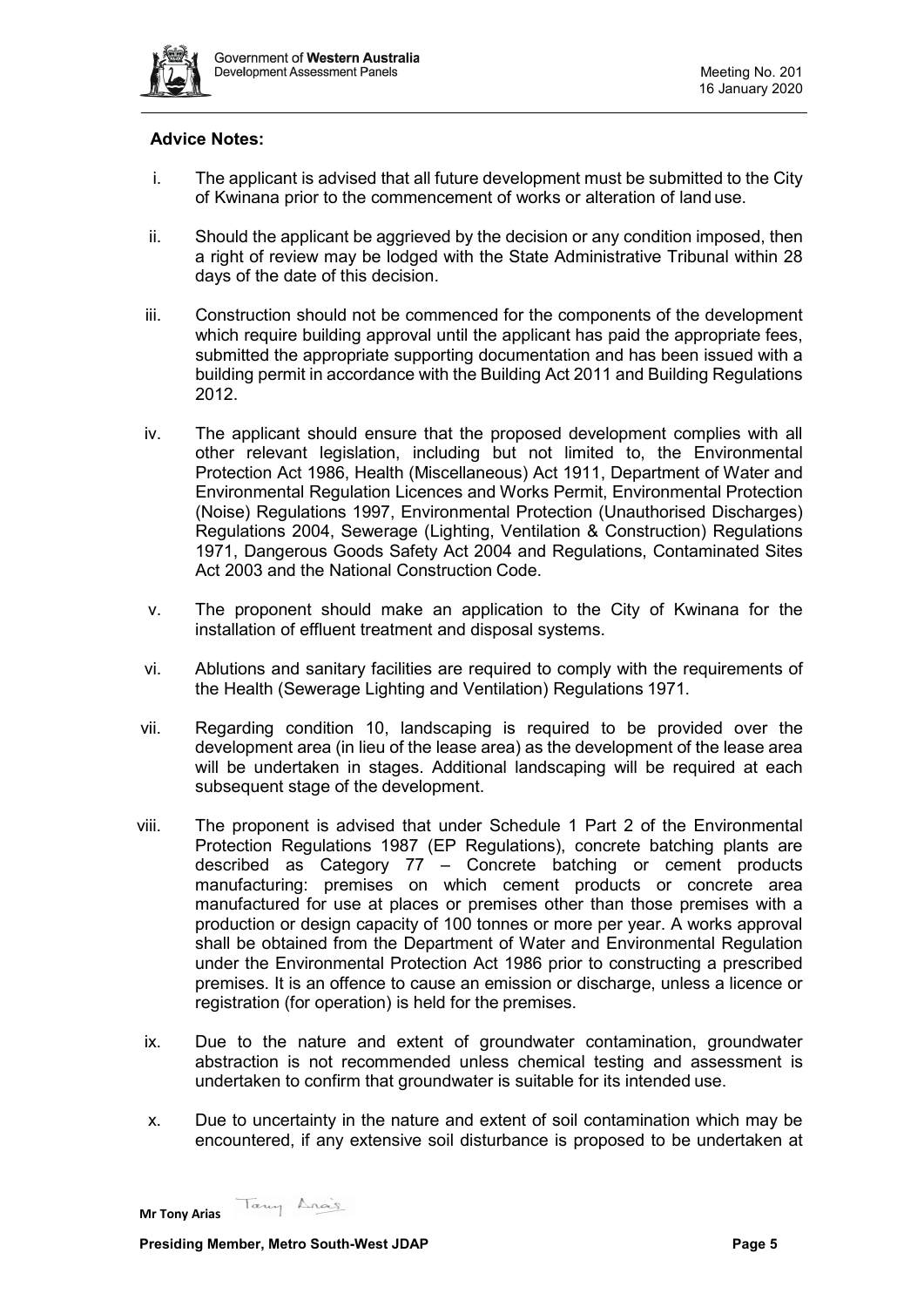

the site, a site specific management plan should be developed and implemented to address potential risk to onsite workers, developers and maintenance personnel.

# **AMENDING MOTION**

**Moved by:** Mr Tony Arias **Seconded by: Cr Wendy Cooper** 

That a new condition (Condition 17) be added to read as follows:

*Prior to the issue of a building permit the proponent to advise the City of Kwinana as to which development option (fixed or mobile Concrete Batching configuration) is to be constructed on site.*

### **The Amending Motion was put and CARRIED UNANIMOUSLY.**

**REASON:** To provide clarity and certainty to the City of Kwinana prior to commencement of works as to which development plans are to be implemented.

# **REPORT RECOMMENDATION (AS AMENDED)**

That the Metro South-West JDAP resolves to:

1. **Approve** DAP/19/01687 and accompanying plans HYT-17-2255-FP-A1 to A7 and HYT-17-2255-MP-A1 to A9 in accordance with Clause 68 of Schedule 2 (Deemed Provisions) of the *Planning and Development (Local Planning Schemes) Regulations 2015* and the provisions of the City of Kwinana Planning Scheme No. 2, subject to the following conditions:

#### **Conditions**

- 1. This decision constitutes planning approval only and is valid for a period of five (5) years from the date of approval. If the subject development is not substantially commenced within the five (5) year period, the approval shall lapse and be of no further effect.
- 2. Stormwater drainage from roofed and paved areas being disposed of on-site or as may otherwise be approved under Environmental Protection Authority (EPA) Licence conditions or approved Stormwater Management Plan to the satisfaction of the City of Kwinana.
- 3. The applicant shall implement dust control measures for the duration of the Site and Construction Works, and for the ongoing operation of the site to the satisfaction of the City of Kwinana.
- 4. The provision of vehicle parking bays as defined on the approved development plans in accordance with AS2890, to be clearly marked on the ground and constructed of bitumen, brick or concrete and drained prior to the occupation to the satisfaction of the City of Kwinana.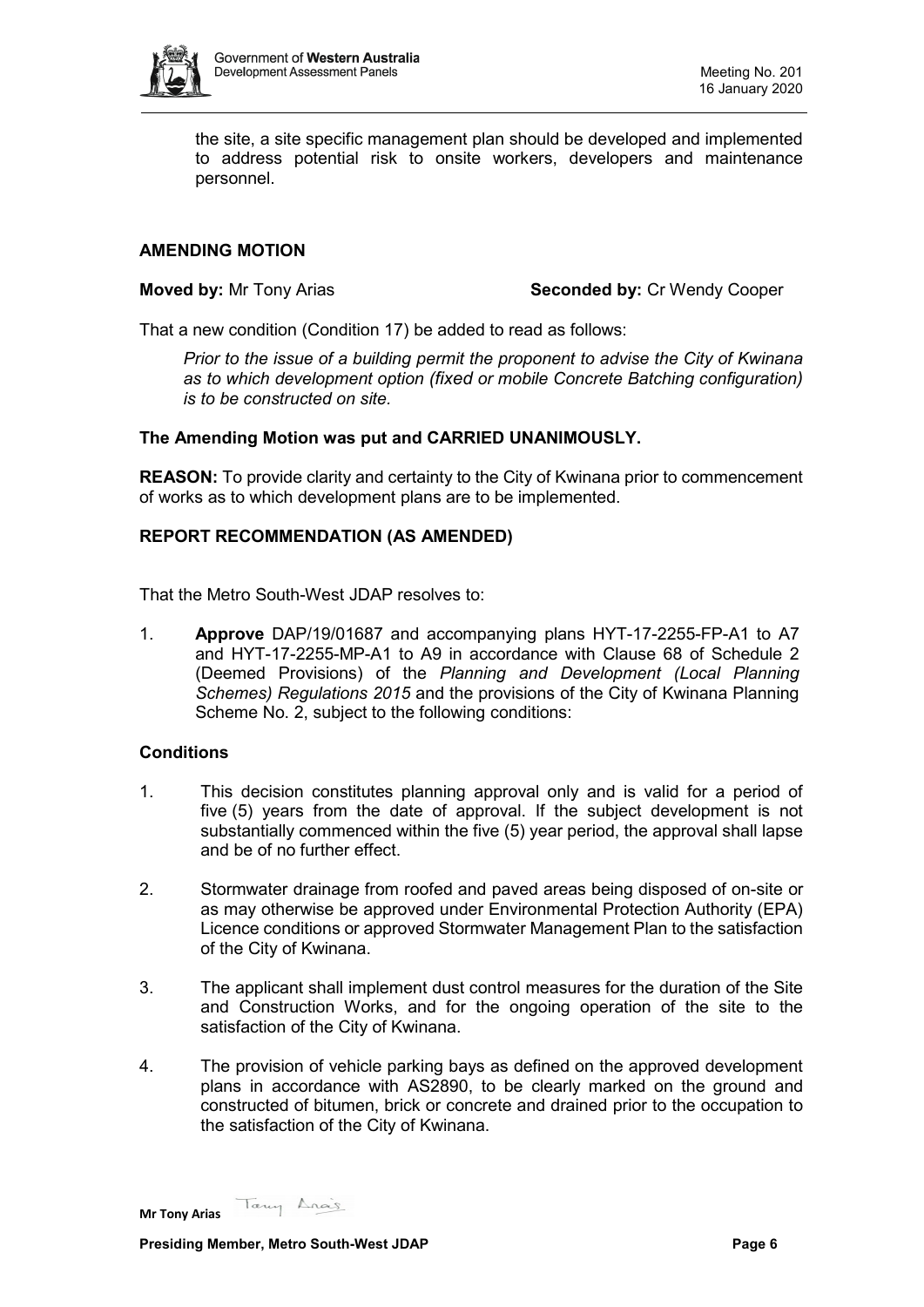

- 5. All vehicle parking to be accommodated within the boundaries of the subject lot to the satisfaction of the City of Kwinana.
- 6. All trafficable areas within the development area are to be sealed and drained as per the City of Kwinana 'Trafficable Areas' Specifications to the satisfaction of the City of Kwinana.
- 7. All non-trafficable and lay-down areas within the development area being sealed and drained to comply with the City of Kwinana non-trafficable and lay- down area specifications.
- 8. The crossover and driveway off Leath Road shall be upgraded to an intersection treatment that allows entry of a truck while one is waiting to exit, turning lane correct. Details being provided for approval by the City of Kwinana prior to commencement of works.
- 9. All plant and vehicle wash down facilities shall be connected to an appropriate wastewater treatment system to the satisfaction of the City of Kwinana.
- 10. An area of at least 220 square metres (5%) of the development area to be landscaped and maintained to a high standard thereafter to the satisfaction of the City of Kwinana within 60 days of practical completion of construction.
- 11. A detailed Landscaping Plan which outlines the proposed species and densities of plants to be used at the time of planting together with the anticipated height of each plant at maturity, spacing of each species and location of existing vegetation, and the proposed reticulation layout is required to be submitted to the City of Kwinana for approval prior to commencement of works. The landscaping plan shall be implemented to the satisfaction of the City within 60 days of the practical completion of construction.
- 12. Landscaping areas, vehicle parking spaces and accessways, and all other items and details as shown on the approved development plans shall be installed prior to occupying the proposed development and maintained thereafter to the satisfaction of the City of Kwinana.
- 13. On-site effluent disposal systems shall be nutrient retentive to comply with the Health Act 1911 and Cockburn Sound Management Council requirements. Use of conventional septic systems is not permitted.
- 14. The development shall be connected to an adequate potable water supply in accordance with the standards required by the National Health and Medical Research Council Australian Drinking Water Guidelines (2004).
- 15. No groundwater may be abstracted from the site without carrying out analysis in accordance with Department of Health guidelines to determine its suitability for use.
- 16. The applicant shall make a contribution to public art to the sum of \$35,000 and comply with the requirements of the City of Kwinana's Local Planning Policy No5; Development Contribution towards Public Art to the satisfaction of the City of Kwinana.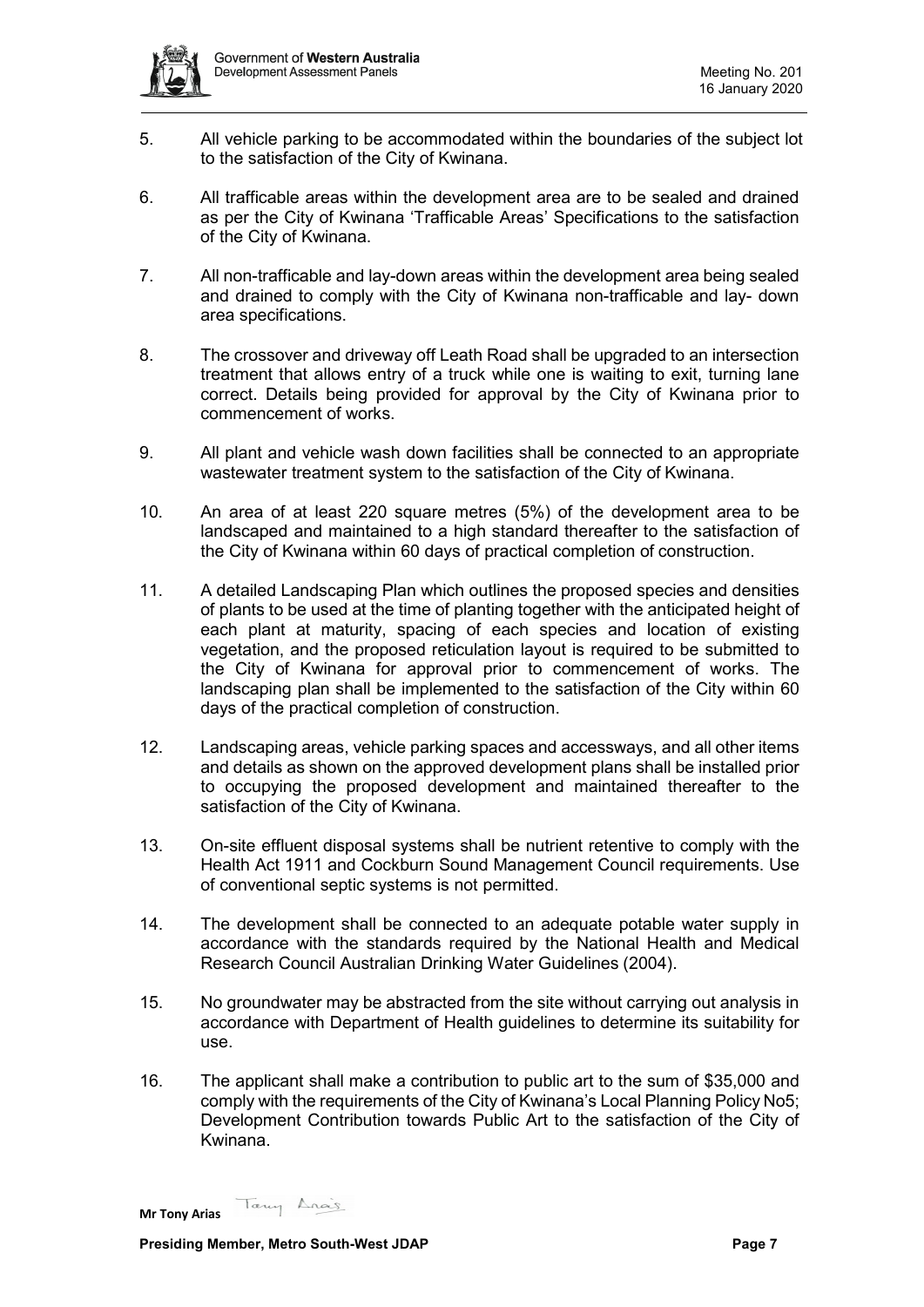

17. Prior to the issue of a building permit the proponent to advise the City of Kwinana as to which development option (fixed or mobile Concrete Batching configuration) is to be constructed on site.

# **Advice Notes:**

- i. The applicant is advised that all future development must be submitted to the City of Kwinana prior to the commencement of works or alteration of land use.
- ii. Should the applicant be aggrieved by the decision or any condition imposed, then a right of review may be lodged with the State Administrative Tribunal within 28 days of the date of this decision.
- iii. Construction should not be commenced for the components of the development which require building approval until the applicant has paid the appropriate fees, submitted the appropriate supporting documentation and has been issued with a building permit in accordance with the Building Act 2011 and Building Regulations 2012.
- iv. The applicant should ensure that the proposed development complies with all other relevant legislation, including but not limited to, the Environmental Protection Act 1986, Health (Miscellaneous) Act 1911, Department of Water and Environmental Regulation Licences and Works Permit, Environmental Protection (Noise) Regulations 1997, Environmental Protection (Unauthorised Discharges) Regulations 2004, Sewerage (Lighting, Ventilation & Construction) Regulations 1971, Dangerous Goods Safety Act 2004 and Regulations, Contaminated Sites Act 2003 and the National Construction Code.
- v. The proponent should make an application to the City of Kwinana for the installation of effluent treatment and disposal systems.
- vi. Ablutions and sanitary facilities are required to comply with the requirements of the Health (Sewerage Lighting and Ventilation) Regulations 1971.
- vii. Regarding condition 10, landscaping is required to be provided over the development area (in lieu of the lease area) as the development of the lease area will be undertaken in stages. Additional landscaping will be required at each subsequent stage of the development.
- viii. The proponent is advised that under Schedule 1 Part 2 of the Environmental Protection Regulations 1987 (EP Regulations), concrete batching plants are described as Category 77 – Concrete batching or cement products manufacturing: premises on which cement products or concrete area manufactured for use at places or premises other than those premises with a production or design capacity of 100 tonnes or more per year. A works approval shall be obtained from the Department of Water and Environmental Regulation under the Environmental Protection Act 1986 prior to constructing a prescribed premises. It is an offence to cause an emission or discharge, unless a licence or registration (for operation) is held for the premises.
- ix. Due to the nature and extent of groundwater contamination, groundwater abstraction is not recommended unless chemical testing and assessment is

Tany Anas **Mr Tony Arias**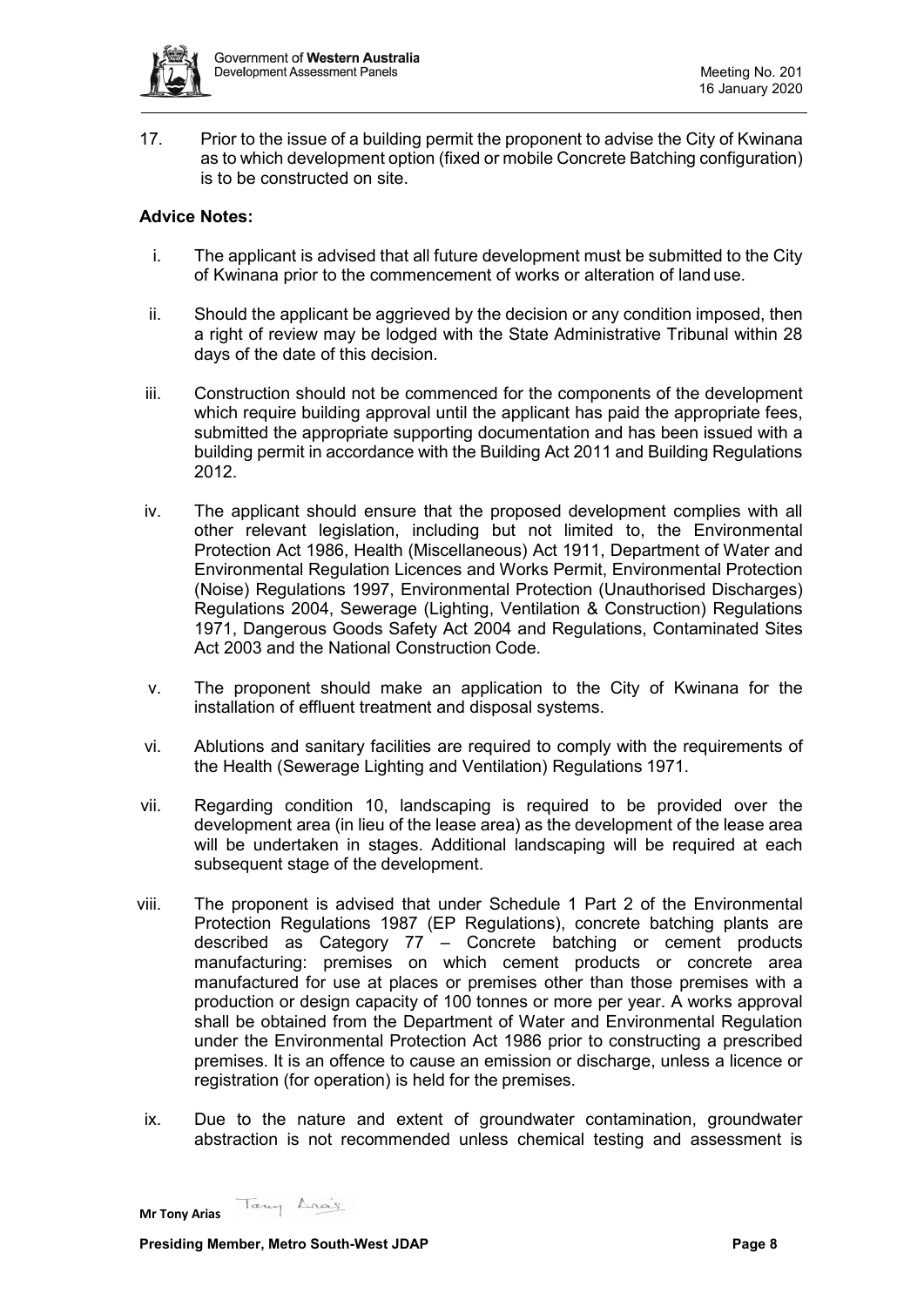

undertaken to confirm that groundwater is suitable for its intended use.

*x.* Due to uncertainty in the nature and extent of soil contamination which may be encountered, if any extensive soil disturbance is proposed to be undertaken at the site, a site specific management plan should be developed and implemented to address potential risk to onsite workers, developers and maintenance personnel.

# **The Report Recommendation (as amended) was put and CARRIED UNANIMOUSLY.**

**REASON:** In accordance with details contained in the Responsible Authority Report and Amending Motion.

| 8.1b Property Location:                | Lot 252 (61) Donaldson Road, Kwinana Beach                    |
|----------------------------------------|---------------------------------------------------------------|
| Development Description:               | Proposed concrete batching plant (mobile &                    |
|                                        | fixed), office and associated parking                         |
| Applicant:                             | <b>Planning Solutions</b>                                     |
| Owner:                                 | Western Australian Land<br>Authority<br>(t/a                  |
|                                        | Development WA)                                               |
| Responsible Authority:<br>DAP File No: | <b>Western Australian Planning Commission</b><br>DAP/19/01687 |
|                                        |                                                               |

### **REPORT RECOMMENDATION**

**Moved by:** Ms Lee O'Donohue **Seconded by:** Mr John Syme

That the Metro South West Joint Development Assessment Panel resolves to:

1. **Approve** DAP Application reference DAP/19/01687 and accompanying plans dated 5 November 2019 by the Department of Planning, Lands and Heritage in accordance with the provisions of the Metropolitan Region Scheme, subject to the following conditions and advice notes:

#### **Conditions:**

- 1. This decision constitutes planning approval only and is valid for a period of five years from the date of approval. If the subject development is not substantially commenced within the five year period, the approval shall lapse and be of no further effect.
- 2. No new development is permitted within the Metropolitan Region Scheme Railways reservation, abutting the subject land to the north (other than for vehicular access along the existing gravel road).
- 3. A demolition licence is required to be obtained from the local government for the existing gantry crane and stack structures on the subject land, prior to the commencement of demolition works.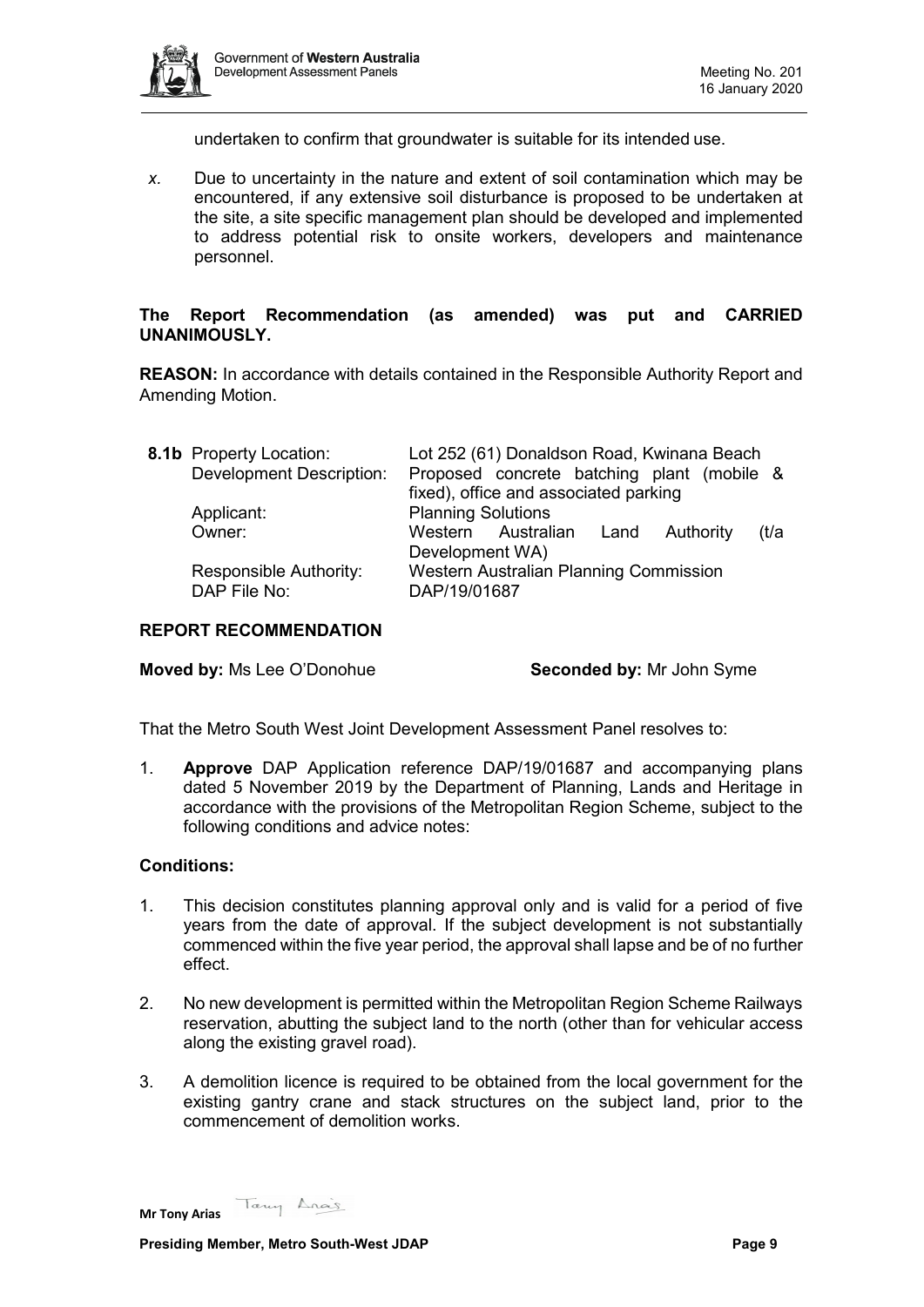

# **Advice Notes:**

- 1. ATCO Gas Australia has high pressure gas mains, abandoned gas mains and infrastructure within the immediate area of Lot 201 Donaldson Road and Leath Road. ATCO Gas must be notified of any works within 15 metres of high pressure gas infrastructure before those works begin. Construction, excavation and other activities may be restricted in this zone. No pavements (including crossovers) are to be constructed over the pipeline without consent from ATCO Gas Australia. Various pipeline safety tests may apply. The applicant is advised to contact ATCO on 9499 5272 in this regard. Anyone proposing to carry out construction or excavation works must contact 'Dial Before You Dig' (Ph 1100) to determine the location of buried gas infrastructure
- 2. The landowner/applicant is advised that the Department of Water and Environmental Regulation has prepared dust control guidelines for development sites, which, outlines the procedures for the preparation of dust management plans. The dust management plans are generally approved and their implementation overseen, by the Local Government. Further information on the guidelines can be obtained from the Department of Water and Environmental Regulation website: www.dwer.wa.gov.au under air quality publications.

# **AMENDING MOTION**

**Moved by:** Mr Tony Arias **Seconded by:** Cr Wendy Cooper

That a new condition (Condition 4) be added to read as follows:

*Prior to the issue of a building permit the proponent to advise the City of Kwinana as to which development option (fixed or mobile Concrete Batching configuration) is to be constructed on site.*

### **The Amending Motion was put and CARRIED UNANIMOUSLY.**

**REASON:** To provide clarity and certainty to the City of Kwinana prior to commencement of works as to which development plans are to be implemented.

#### **REPORT RECOMMENDATION (AS AMENDED)**

That the Metropolitan South West Joint Development Assessment Panel resolves to:

1. **Approve** DAP Application reference DAP/19/01687 and accompanying plans dated 5 November 2019 by the Department of Planning, Lands and Heritage in accordance with the provisions of the Metropolitan Region Scheme, subject to the following conditions and advice notes:

#### **Conditions**

1. This decision constitutes planning approval only and is valid for a period of five years from the date of approval. If the subject development is not substantially commenced within the five year period, the approval shall lapse and be of no further effect.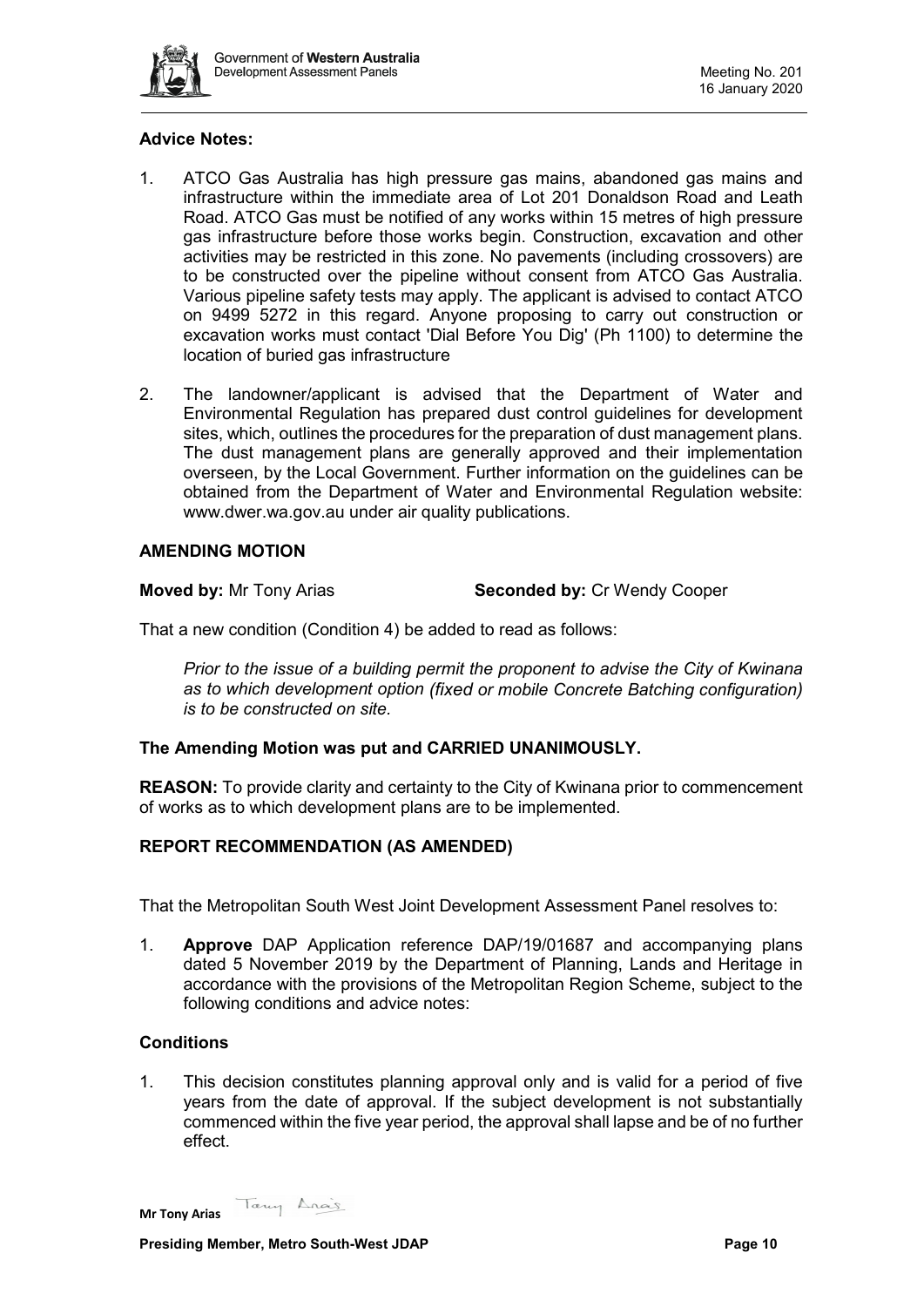

- 2. No new development is permitted within the Metropolitan Region Scheme Railways reservation, abutting the subject land to the north (other than for vehicular access along the existing gravel road).
- 3. A demolition licence is required to be obtained from the local government for the existing gantry crane and stack structures on the subject land, prior to the commencement of demolition works.
- 4. Prior to the issue of a building permit the proponent to advise the City of Kwinana as to which development option (fixed or mobile Concrete Batching configuration) is to be constructed on site.

# **Advice Notes**

- 1. ATCO Gas Australia has high pressure gas mains, abandoned gas mains and infrastructure within the immediate area of Lot 201 Donaldson Road and Leath Road. ATCO Gas must be notified of any works within 15 metres of high pressure gas infrastructure before those works begin. Construction, excavation and other activities may be restricted in this zone. No pavements (including crossovers) are to be constructed over the pipeline without consent from ATCO Gas Australia. Various pipeline safety tests may apply. The applicant is advised to contact ATCO on 9499 5272 in this regard. Anyone proposing to carry out construction or excavation works must contact 'Dial Before You Dig' (Ph 1100) to determine the location of buried gas infrastructure.
- 2. The landowner/applicant is advised that the Department of Water and Environmental Regulation has prepared dust control guidelines for development sites, which, outlines the procedures for the preparation of dust management plans. The dust management plans are generally approved and their implementation overseen, by the Local Government. Further information on the guidelines can be obtained from the Department of Water and Environmental Regulation website: www.dwer.wa.gov.au under air quality publications.

# **The Report Recommendation (as amended) was put and CARRIED UNANIMOUSLY.**

**REASON:** In accordance with details contained in the Responsible Authority Report and Amending Motion.